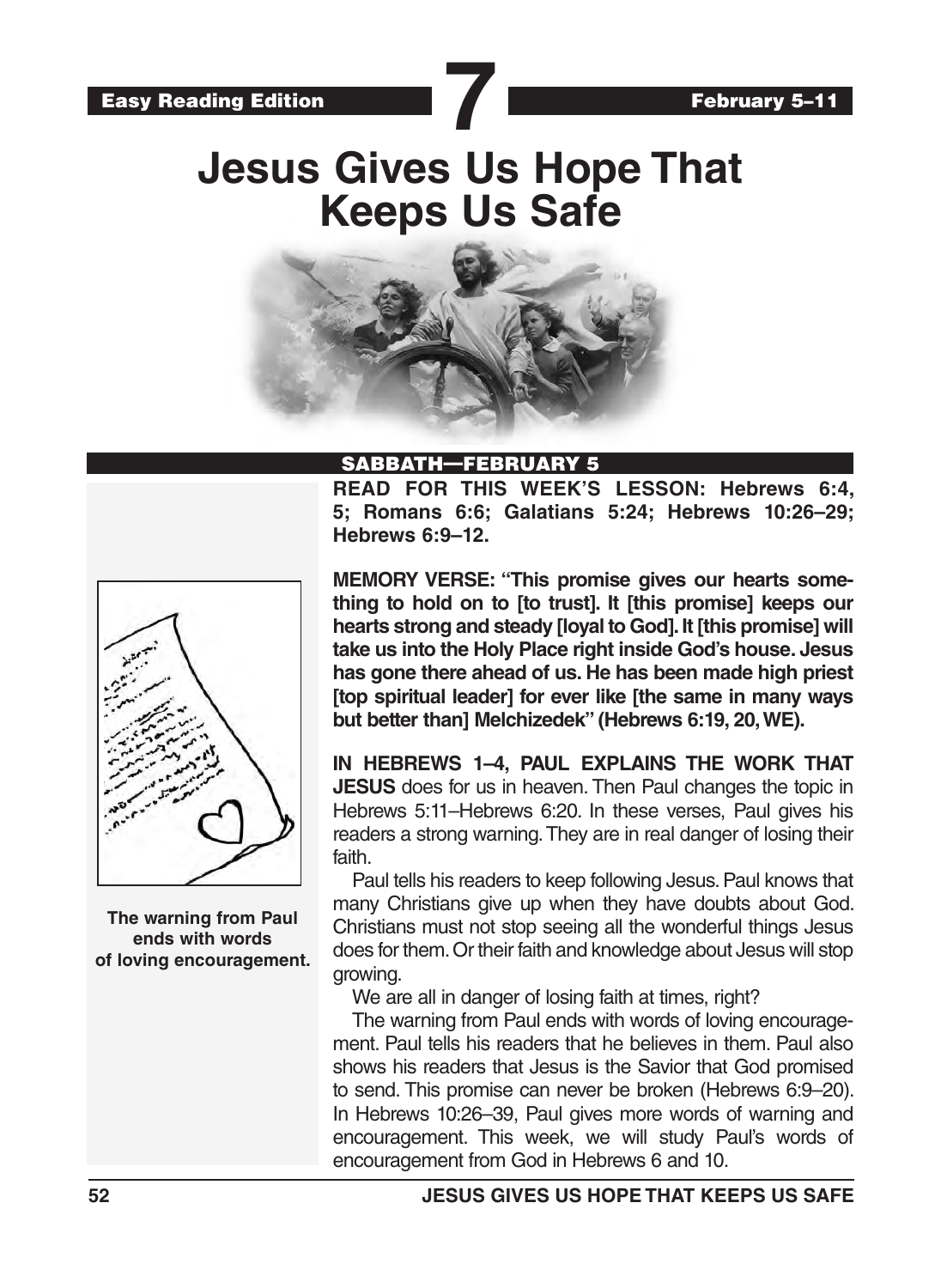# SUNDAY—FEBRUARY 6 Lesson 7

# **"TASTING" THE GOOD THINGS FROM GOD (Hebrews 6:4, 5)**

# **What good gifts does Jesus give His followers who obey Him? For the answer, read Hebrews 6:4, 5.**

Paul talks about people in the past who "have seen the light" (Hebrews 6:4, NIrV). The "light" shows us that the people knew Bible truth. The people turned from Satan and his "dark" ideas or false teachings to the "light" or knowledge from God (Acts 26:17, 18). The "light" shows us that God frees us from sin (Ephesians 5:8–11) and saves us from the "dark" (1 Thessalonians 5:4, 5). The "dark" is a word picture for people with no understanding. Look at the verb in Hebrews 6:4 that is written as "seen the light" (NIrV). This verb shows us that we see God because of Jesus. Jesus "shines as bright as God" (Hebrews 1:3, WE).

Paul also says that the people from the past "had the Holy Spirit" (Hebrews 6:5, WE). "They knew the gift from heaven" (Hebrews 6:4, WE). The word written as "heaven" shows us that the gift comes from God. What is this gift? People who have the Holy Spirit know the gift of mercy (Romans 5:15; John 7:36–39; 1 Corinthians 12:13). This mercy gives us strength to live for God. His Spirit will live in us and control us. Our behavior will change. Then we will become holy (Galatians 5:22, 23).

The words written as "had the Holy Spirit" show us another Bible truth (Hebrews 6:5, WE). When the Spirit lives in us, we will "know that the Lord is good" (1 Peter 2:3, WE). In Hebrews 6:5, NIrV, the words written as, "they have tasted . . . the powers of the age to come" show us the future miracles God will do. God will wake us up from the dead (John 5:24, 28, 29). He will change our bodies so we will live forever. Christians may enjoy a small "taste" of these gifts now. How? When we accept Jesus as our leader, we start a new life (Colossians 2:12, 13). Jesus gives us a new way of thinking (Romans 12:2).

When Paul wrote Hebrews 6, he thought about Israel in the desert, for sure. God gave Israel many gifts: light to guide them, His protection (Nehemiah 9:12, 19; Psalm 105:39), bread from heaven (Exodus 16:15), His Spirit (Nehemiah 9:20), special messages, and promises of good things (Joshua 21:45). God gave Israel a "taste" of heaven when He freed them from Egypt (Acts 7:36). But Israel left their faith in God (Numbers 14:1–35). Paul warns his readers that they can leave their faith in the same way.

**How have you "tasted" the gifts that Paul talks about?**



**The "light" shows us that the people knew Bible truth.**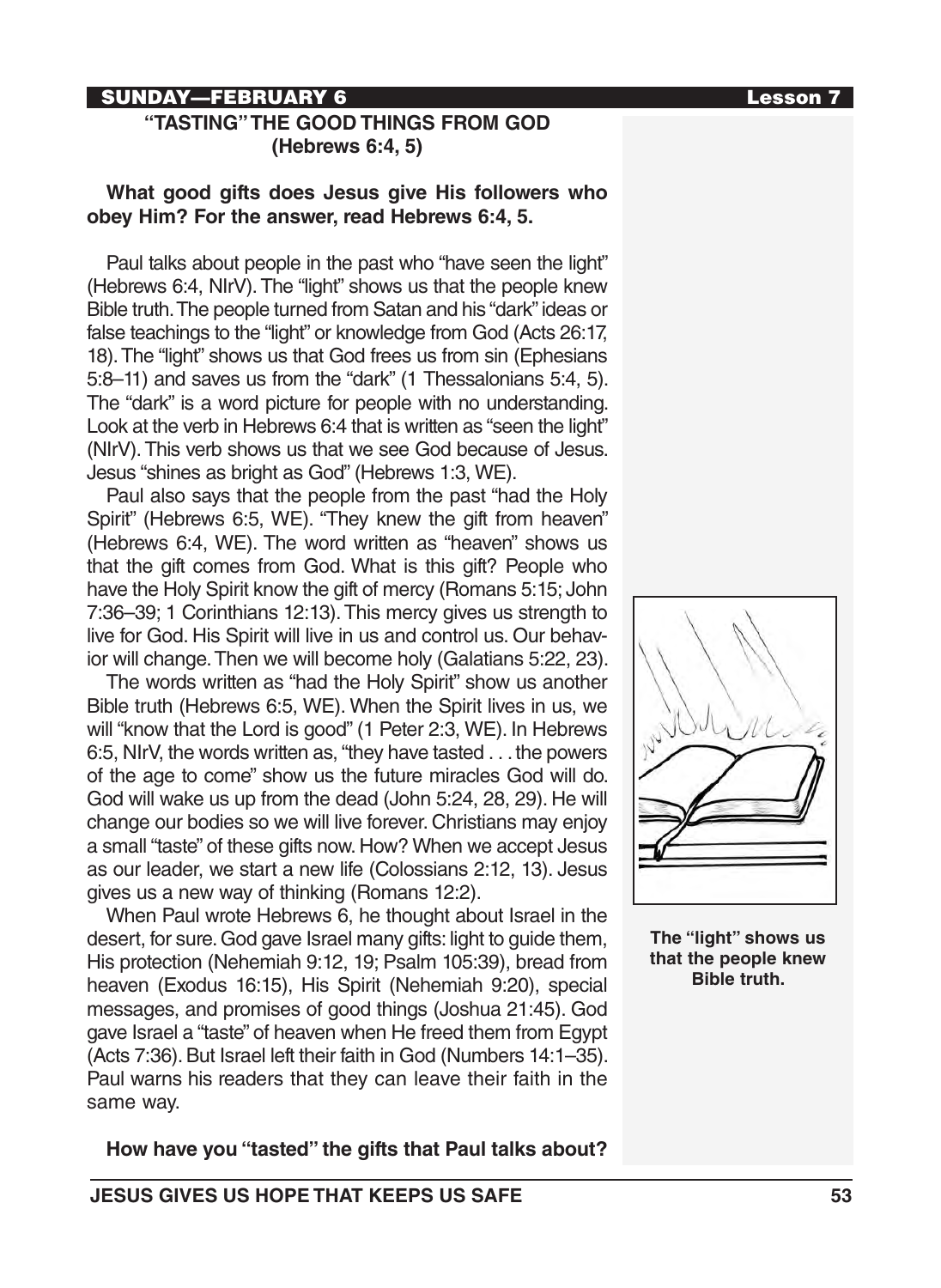

**Jesus asks us to pick up our cross (Matthew 16:24).**

# Lesson 7 MONDAY—FEBRUARY 7 **THE ONES WHO CAN'T COME TO GOD AGAIN (Hebrews 6:4–6)**

**Compare Hebrews 6:4–6; Matthew 16:24; Romans 6:6; Galatians 2:20; Galatians 5:24; and Galatians 6:14. These verses talk about our nailing Jesus to the cross or our nailing our old lives there. Some of the verses talk about picking up our cross. What do all these word pictures show us? What does it mean to nail Jesus to the cross again?**

When people "leave their faith in Christ [Jesus], they cannot [can't] come to God again" (Hebrews 6:6, WE). The word "cannot" shows us something that keeps God from doing what He wants to do. God can't save people who turn away from Him. Why? "Because those [people] who leave Christ are nailing him to the cross again" (Hebrews 6:6, ERV). Paul wants us to see that we can be saved only by Jesus (Acts 4:12). If we turn from Jesus, we can't be saved.

When we "nail God's Son up on the cross again" (Hebrews 6:6, WE), what are we doing? We end our personal connection with Jesus when we turn from Him. To help us better understand this idea, think about Jesus in the court of Pilate. Why do the Jewish leaders shout at Pilate to nail Jesus to the cross? The leaders are afraid of Jesus. They see Jesus as a powerful enemy and a danger to their plans. So, the leaders want Jesus dead. In the same way, the person who wants to control his life sees Jesus and His Good News as a danger. Jesus asks us to pick up our cross (Matthew 16:24). We can carry our cross only if we turn away from our old way of life. Then, we can say with Paul, "Because of the cross, the ways of this world [this life] are dead to me, and I am dead to them" (Galatians 6:14, NLV). So, if we want to live as Christians, we must first "die" (Romans 6:6; Galatians 5:24). "Dying" shows us we must turn from our old thoughts and behaviors. Then we can enjoy the new life God wants to give us (Romans 6:1–11).

The fight between Jesus and our old way of life is a fight to the death (Romans 8:7, 8; Galatians 5:17). We do not win this war after one fight. In Hebrews 6:6, Paul does not show us someone who sometimes fails in this fight. Paul shows us someone who turns away from Jesus after he accepts Him as Savior (Hebrews 6:4, 5). This person decides Jesus wants him to give up too much to follow Him. The man does not want to give up his old way of life. So, he "kills" his friendship with Jesus. But there is hope. As long as the person does not fully turn from Jesus, he can be saved.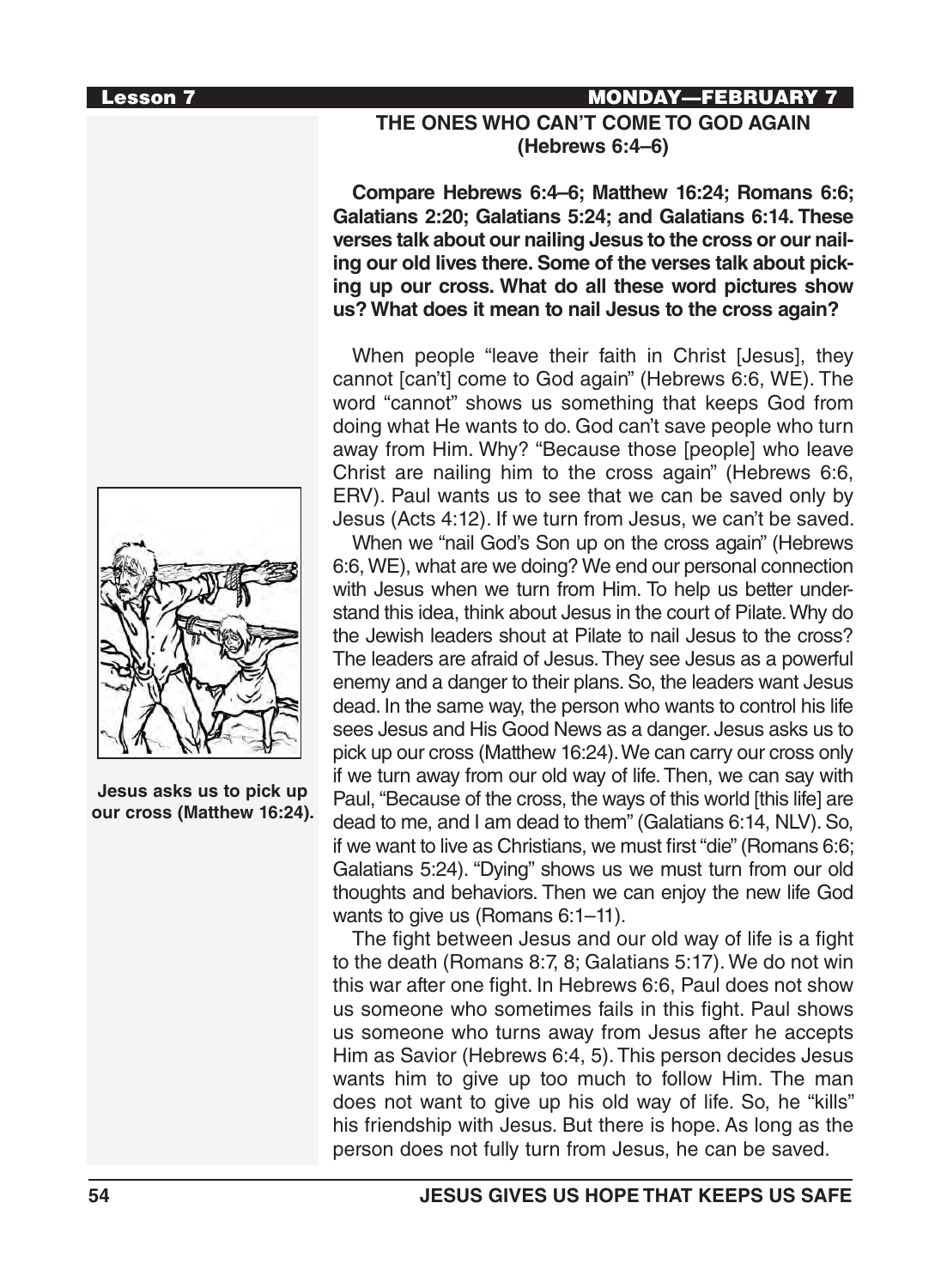# TUESDAY—FEBRUARY 8 Lesson 7

# **NO OFFERING LEFT FOR SIN (Hebrews 10:26–29)**

**Read Hebrews 10:26–29. What three things does Paul say in these verses about the person that God can't forgive?**

Does Paul say that God will not forgive us if we sin after we accept Bible truth? Of course not! God made Jesus our Lawyer in the court of heaven, right (1 John 2:1)? Jesus helps us ask forgiveness from the Father (1 John 1:9). But in Hebrews 10:26–29, Paul talks about the sinner that God can't forgive. What three things does Paul say about this person?

**1. This person "walks on and hates the Son of God" (Hebrews 10:29, NLV).** This terrible word picture shows us the person who refuses to allow Jesus to control his life. The name "Son of God" helps us remember that God tells Jesus to sit at His right side. God then makes Jesus a promise. God will make the enemies of Jesus the same as a "footstool" where Jesus can rest His feet (Hebrews 1:13, ESV; read also Hebrews 1:5–12, 14). The "footstool," or place for Jesus to rest His feet, is a word picture. This picture shows us that God will let Jesus control His enemies. The words written as "walks on . . . the Son of God" show us that the person who hates Jesus starts to behave as if Jesus is his enemy. This behavior shows that the sinner removes Jesus from the throne and puts himself on it! Then the sinner makes Jesus his footstool. Lucifer tried to do this same thing to God (Isaiah 14:12–14). The "Man of Evil" will try to do this same thing at the end times (2 Thessalonians 2:3, 4, ERV).

**2. "He acts as if the blood of God's New Way of Worship is worth nothing" (Hebrews 10:29, NLV).** This person rejects the offering that Jesus made for his sin (Hebrews 9:15–22). The blood of Jesus no longer has the power to remove the guilt of this person and make him clean.

**3. The person "laughs at the Holy Spirit Who wanted to show him loving-favor" (Hebrews 10:29, NLV).** The words written as "laughs at" come from the Greek word "**enybrisas**." "**Enybrisas**" shows us someone who makes insults. Compare the evil behavior of this person to the behavior of the Holy Spirit who wants to show the sinner "loving-favor." So, we see that anyone who turns against God insults His offer of mercy.

This person rejects Jesus, His offering, and the Holy Spirit. So, God can't forgive him.



**Anyone who turns against God insults His offer of mercy.**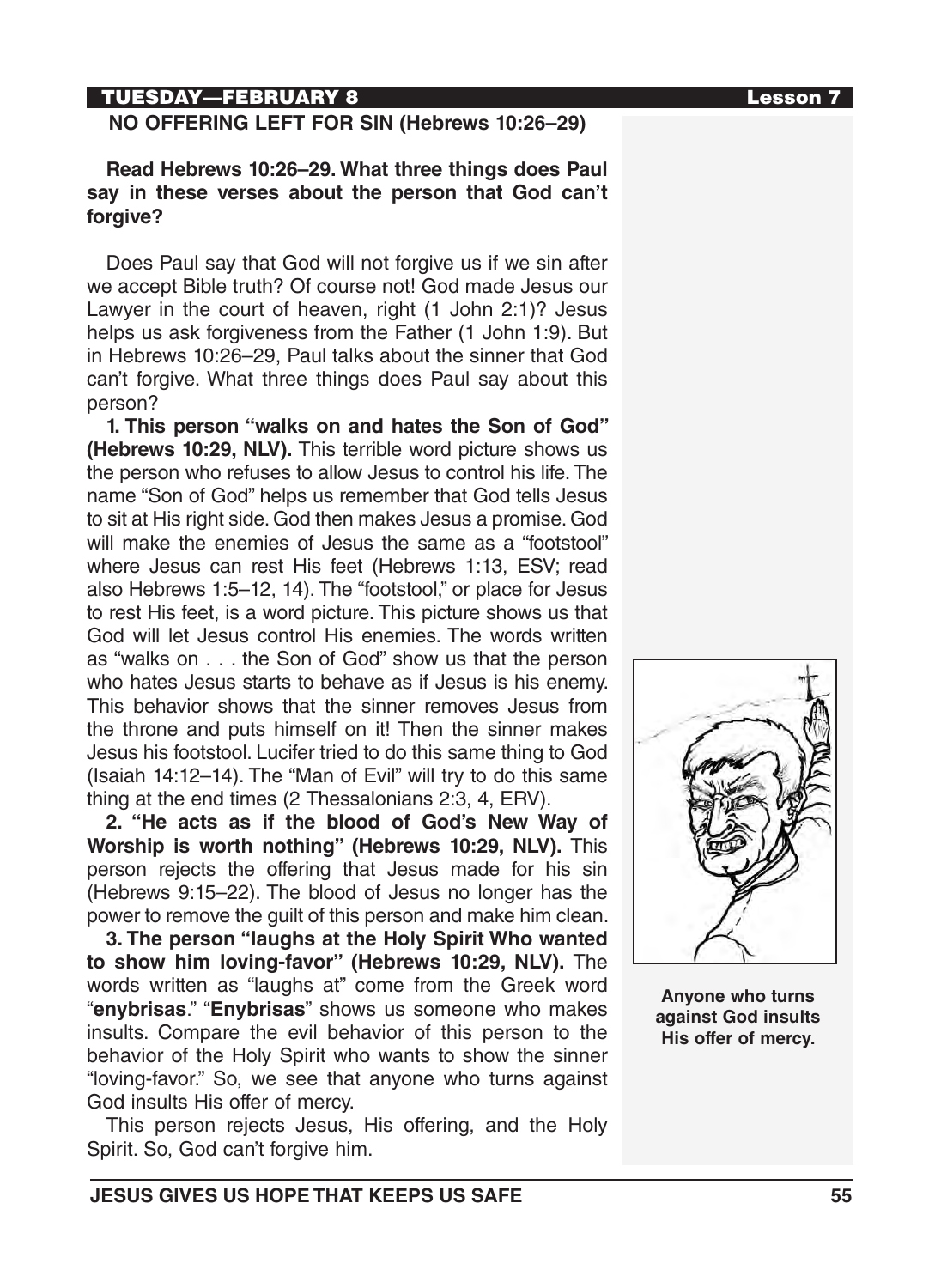

**Christians show their love for God with their kind acts.**

# Lesson 7 WEDNESDAY—FEBRUARY 9 **BETTER THINGS (Hebrews 6:9–12)**

In Hebrews 6:4–8, Paul gives his readers a strong warning to continue following Jesus. Then Paul tells his readers he feels sure they have not left Jesus. Paul also believes his readers will not leave Jesus in the future. That is because Paul believes his readers will obey his warning and change their lives. Then they will get the blessing God promises: they will be saved (Hebrews 6:7, 9).

# **Read about the good things in Hebrews 6:9–12 that Paul says his readers did and continue to do. Make a list of these things. Explain what these things show.**

Christians show their love for God with their kind acts. The Christians in the book of Hebrews did many kind acts in the past. They also continued to help and serve people. Our love for God is not shown only in the big things we do. We also show our love for God by the little things we do for people every day. We really show we love God when we help the poor and needy (Matthew 10:42; Matthew 25:31–46). So, Paul tells his readers not to forget to do good (Hebrews 13:2, 16).

Paul warns his readers not to become "lazy." They must "be like those who . . . have not given up" (Hebrews 6:12, WE). Lazy people fail to grow in faith. They also are in danger of turning from Jesus (Hebrews 5:11; Hebrews 6:12). Paul wants his readers to have hope. We keep hope alive by doing acts of love for other people (Romans 13:8–10).

Paul also wants his readers to copy the lives of people who showed faith and were patient. Paul already warned his readers not to follow the bad example of the Israelites in the desert. The desert Israelites did not believe God. They gave up too easily. So, they did not get what God promised them. Paul then writes about Abraham (Hebrews 6:13–15). Abraham is an excellent example of faith. Abraham was patient. So, God gave Abraham the promises. In Hebrews 11, Paul gives us a list of powerful examples of faith. The list ends in Hebrews 12 with Jesus. Jesus is the best example of faith. Jesus is patient (Hebrews 12:1–4). Revelation 14:12 shows us that the end-time people of God also are patient, show faith, and keep the law of God.

**Sometimes we must give warnings to the ones we love. What can we learn from Paul about the best way to warn and encourage people?**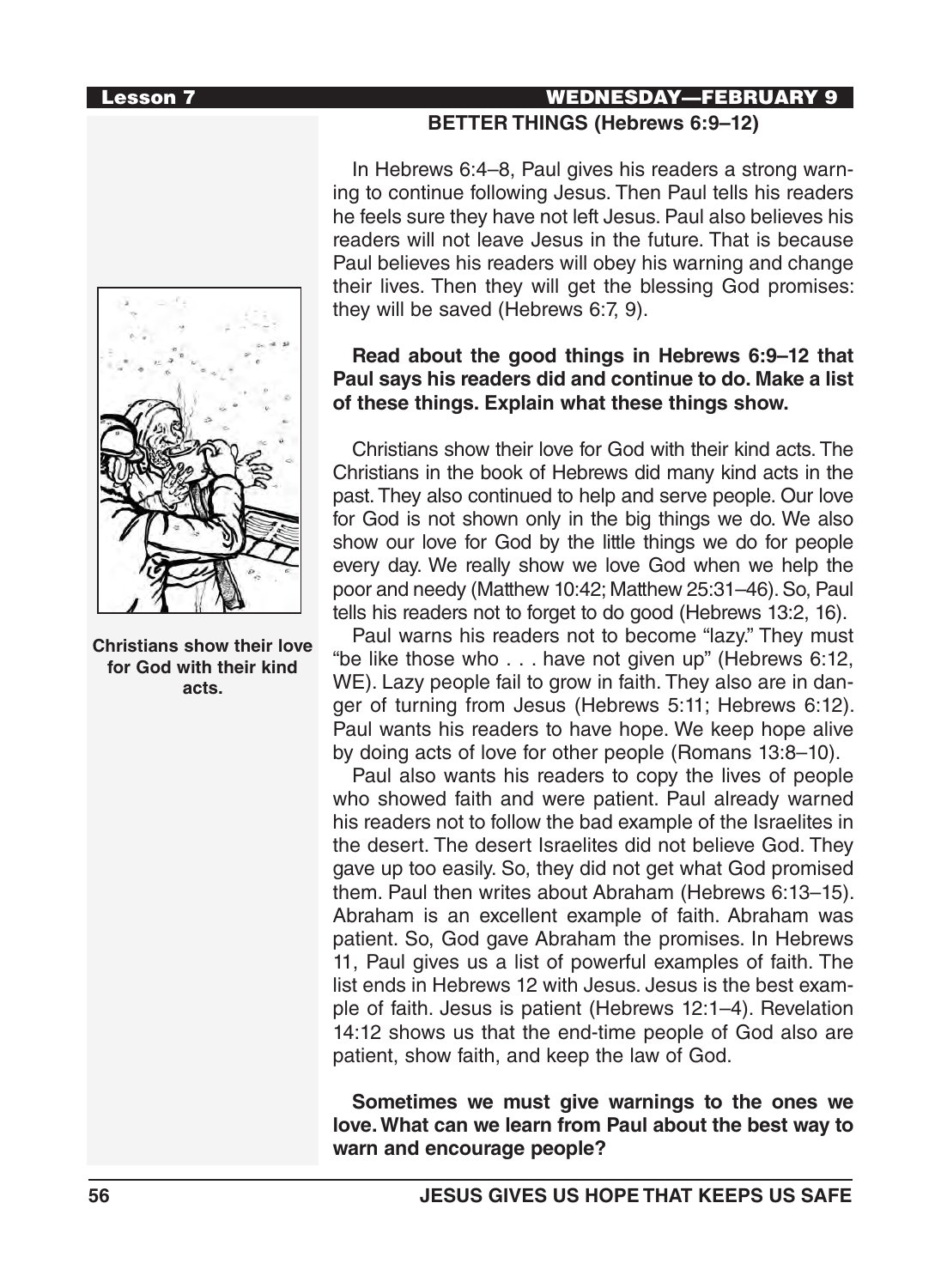## THURSDAY—FEBRUARY 10 Lesson 7 **JESUS GIVES US HOPE THAT KEEPS US SAFE (Hebrews 6:17–20)**

Paul ends his warning with a beautiful explanation about the hope we have in Jesus to save us.

## **Read about the God's promise to us in Hebrews 6:17–20. How does God show us that He will keep His promise?**

God wanted to show in several ways that He will keep His promise to us. First, God made an oath or an important promise (Hebrews 6:17). God also made oaths to Abraham and David. These oaths show us that God always will show His loving-favor to His people. Remember when Moses asked God to forgive Israel after they worshiped the gold cow? Moses asked God to remember His oath to Abraham (read Exodus 32:11–14; Genesis 22:16–18). This promise from God can't be changed or broken (Romans 9:4; Romans 11:28, 29).

Psalm 89 shows us the same thing. Ethan the Ezrahite wrote this psalm. In this psalm, Ethan asks God to help Israel. Ethan is sure God will help. Why? Because Ethan trusts in the promise God made to King David. God said: " 'I will not break my agreement with David. I will never change what I said. By my holiness [my holy Name], I made a promise to him, and I would not lie to David. His family will continue forever. His kingdom will last [continue] as long as the sun. Like [just as] the moon, it will continue forever' " (Psalm 89:34–37, ERV). The New Testament shows us that Jesus kept both promises God made to Abraham and David (Galatians 3:13–16; Luke 1:31–33, 54, 55).

Second, God showed us that He will keep His promises to us when He told Jesus to sit at His right side after Jesus came back to heaven. "Jesus has gone there ahead of us" (Hebrews 6:20, WE). He went there ahead of us to make "the way for man to go to God" (Hebrews 6:20, NLV). So, when Jesus went to heaven, He showed us that we can trust in the promise God made to save us. God gave Jesus much praise and honor in heaven. But Jesus needed to suffer and die for everyone first. His death will save many people (Hebrews 2:9, 10). "This promise gives our hearts something to hold on to. It keeps our hearts strong and steady. It will take us into the Holy Place right inside God's house" (Hebrews 6:19, WE).

**God made an oath to you. How does that thought make you feel? Why should that promise help you trust God to save you?**



**When Jesus went to heaven, He showed us that we can trust in the promise God made to save us.**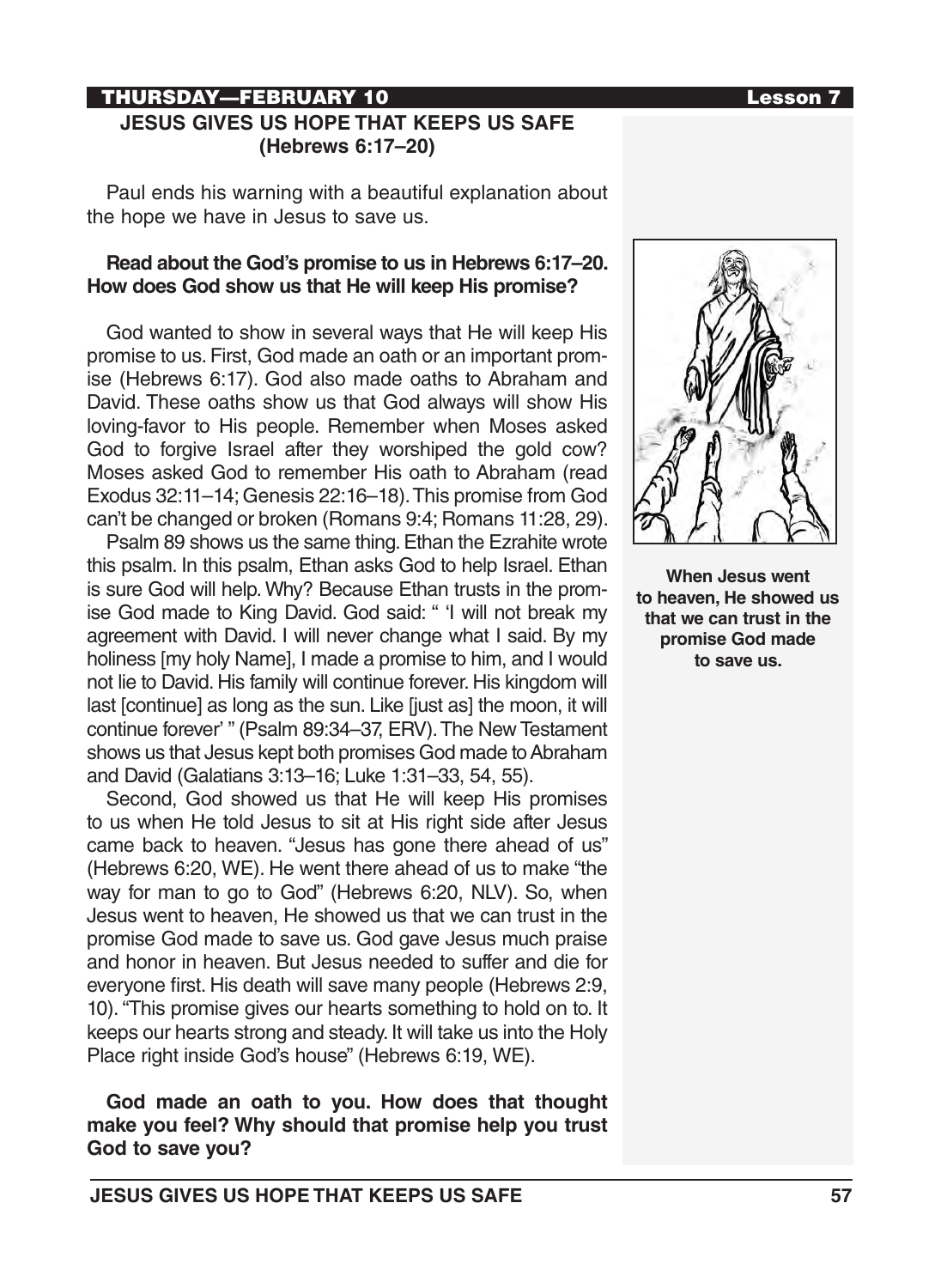#### Lesson 7 FRIDAY—FEBRUARY 11



**"The holy life of Jesus made John beautiful. John was a new person. His face shined with the beauty of Jesus."**

**ADDITIONAL THOUGHT:** Read Ellen G. White, "John the Beloved," pages 539–545, in *The Acts of the Apostles*; "Judas," pages 716–722, in *The Desire of Ages*.

"The war we must fight against self and sin is the biggest and most important war we will fight. So, we must give ourselves to God. We must put our lives under His full control. We will need to fight hard to do these things. But we must give ourselves to God first. Then He can make our lives new and holy."—Ellen G. White, *Steps to Christ*, page 43, adapted.

"John wanted to become the way Jesus was. The love of Jesus changed John. This love removed the pride from the heart of John. Then John became gentle and kind. Jesus fully lived in the heart of John. More than any of the other followers of Jesus, John gave himself to Jesus and allowed Jesus to live in him. . . .

"John loved Jesus with a deep love that did not fail. This love caused John always to want to be close to Jesus and at His side. The Savior loved all Twelve of His followers. But John loved Jesus the most. He was younger than the other followers of Jesus. So, John trusted Jesus the way a child trusts his father. John gave Jesus his heart. In this way, John grew very close to Jesus. Jesus gave John His deepest and most spiritual teachings. John wrote these precious teachings for us in the Bible. . . .

"The holy life of Jesus made John beautiful. John was a new person. His face shined with the beauty of Jesus. John looked at Jesus with love until his one wish in life was to become the way Jesus was and to be close to Him always. The life of John showed the life and love of his Master."—Ellen G. White, *The Acts of the Apostles*, pages 544, 545, adapted.

# **DISCUSSION QUESTIONS:**

**1** Compare the lives of John and Judas. When Jesus saw John and his brother, Jesus called them Boanerges, which means the sons of thunder. This name shows us that John had an evil temper. Judas also had faults. But his faults were no worse than the faults John had. So, why did John change and become the way Jesus was? Why did Judas sin against the Holy Spirit?

2 Why does God ask us to give our lives fully to His control? What is the connection between our free choice and being saved?